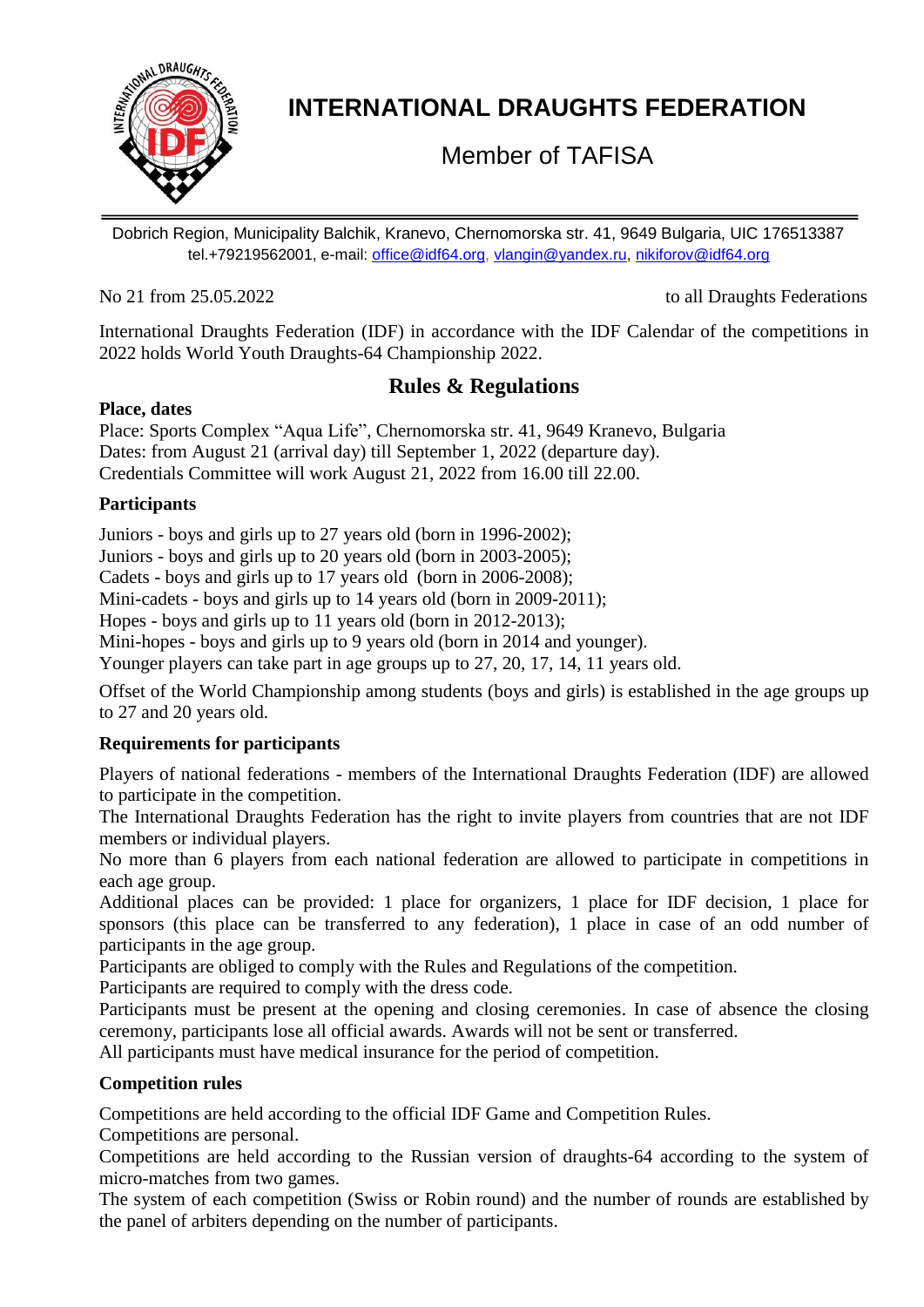| Disciplines:                                                         | Time controls:                                            |                                                                              |
|----------------------------------------------------------------------|-----------------------------------------------------------|------------------------------------------------------------------------------|
| Classic game                                                         |                                                           | $30' + 10''$ for each participant until the end of the game; 5 minutes break |
|                                                                      |                                                           | between games; recording of moves is obligatory until the end of the game    |
| Rapid                                                                | $7' + 3''$ for each participant until the end of the game |                                                                              |
| Blitz                                                                | $3' + 2''$ for each participant until the end of the game |                                                                              |
| Draw of moves, obligatory in both games of the micro-match:          |                                                           |                                                                              |
| Juniors-boys up to 20 and 27                                         |                                                           | Official IDF table (745 positions)                                           |
| Juniors-girls up to 20 and 27                                        |                                                           | Official IDF table (150 positions)                                           |
| Cadets (boys and girls) up to 14 and 17 Draw for first move of White |                                                           |                                                                              |
| Hopes (boys and girls) up to 11                                      |                                                           | Without draw                                                                 |
| Mini-hopes (boys and girls) up to 9                                  |                                                           | Without draw                                                                 |

#### **Determination of the winners**

Places of participants in each age group and in each discipline are determined by the highest total of points scored. In case of equality of points for two or more participants, additional criteria are established by the panel of arbiters in accordance with the Competition Regulations.

In each discipline, winners and prize-winners are determined among juniors (boys and girls) up to 27; juniors (boys and girls) up to 20; cadets (boys and girls) up to 17; junior cadets (boys and girls) up to 14; hopes (boys and girls) up to 11, young hopes (boys and girls) up to 9 years old.

In each discipline in the combined age group, juniors (boys and girls) up to 27 and up to 20 years old, winners and prize-winners among students (boys and girls) are determined.

#### **Awards**

Winners and prize-winners in all disciplines and in all age groups are awarded with cups, medals and diplomas.

Winners in all age groups in discipline - the Classic game receive prizes from the organizers.

Winners and prize-winners in all disciplines among students are awarded with diplomas.

#### **Finance**

#### **Tournament fees**

Tournament fee for each participant:

- 50 euros for participation in all three disciplines – classic game, blitz and rapid;

- 30 euros for participation in the discipline - classic game;

- 15 euros for each discipline, for participation in blitz and rapid

Tournament fees must be transferred to the account of the International Draughts Federation no later than August 15, 2022, in an exceptional case, pay in cash to the credentials committee no later than August 21, 2022. In the case of a bank transfer, a receipt of payment must be presented to the credentials committee.

#### **Bank details**

**Beneficary:** International Draughts Federation **Address:** Chernomorska str. 41, 9649 Kranevo, Bulgaria **Bank:** Raiffeisenbank (Bulgaria) EAD **Bank`s address:** Dobrich, 25 Septemvri Str. 25, 9300 Bulgaria **IBAN account no:** IBAN BG94 RZBB 9155 1003 8766 00 **BIC (Swift code):** BIC RZBBBGSF

#### **Accommodation and meals**

The Sports Complex "Aqua Life" is the official place for the accommodation of participants, coaches and accompanying. In order to ensure safety during the competition, accommodation with the organizers is obligatory. Booking of accommodation for all participants, coaches and accompanying is held only through the organizer of the competition - the International Draughts Federation (IDF).